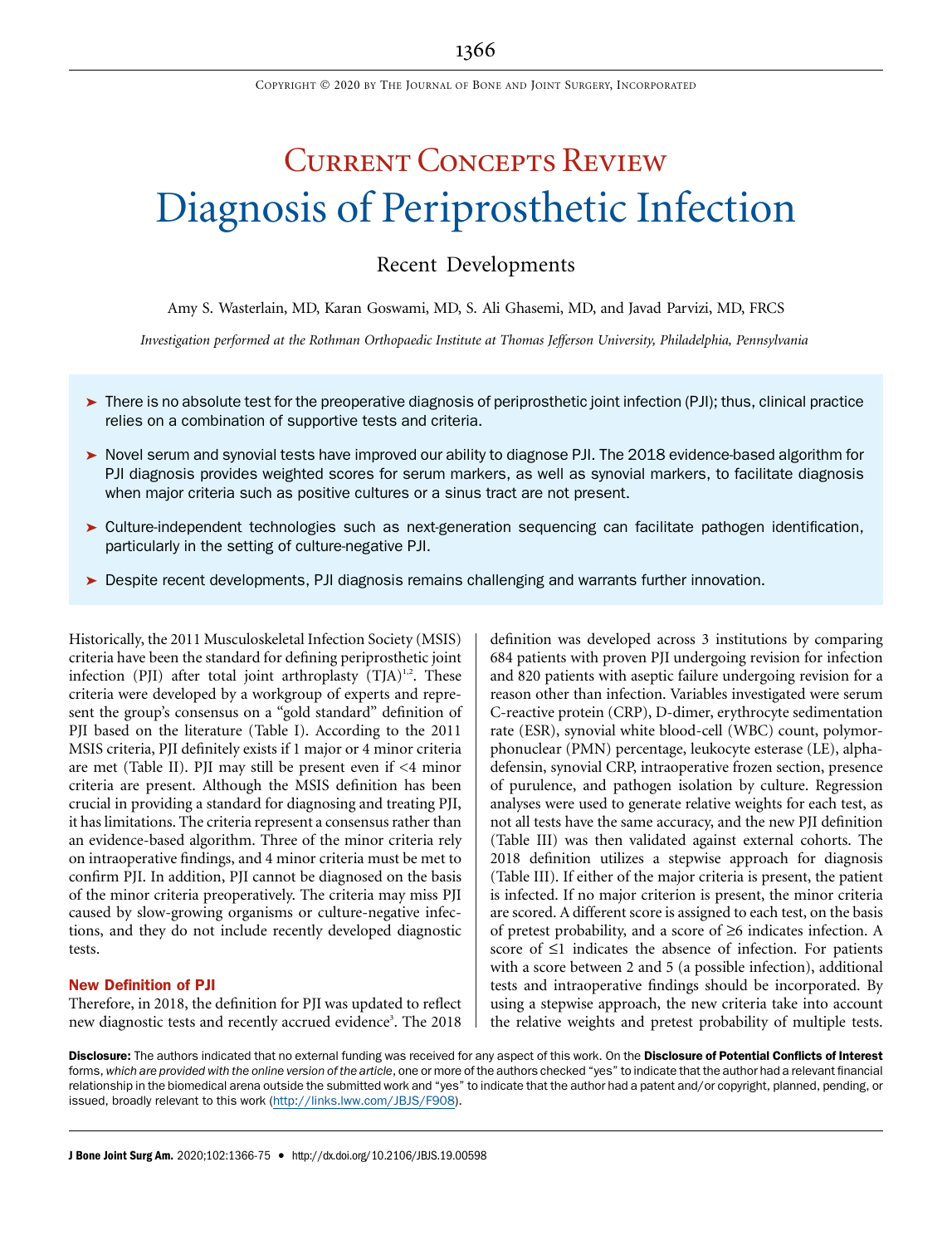DIAGNOSIS OF PERIPROSTHETIC INFECTION

| <b>TABLE I The Evolving Definition of PJI*</b>                                                                                                                                                                                                                                                              |                          |                            |       |            |
|-------------------------------------------------------------------------------------------------------------------------------------------------------------------------------------------------------------------------------------------------------------------------------------------------------------|--------------------------|----------------------------|-------|------------|
|                                                                                                                                                                                                                                                                                                             | Acute PJI of<br><90 Days | Chronic PJI of<br>>90 Days | Score | Definition |
| MSIS 2011 - Definition of PJI adapted from the Workgroup<br>Convened by the MSIS $2+$                                                                                                                                                                                                                       |                          |                            |       |            |
| PJI is present if 1 of the major criteria or 4 of the 6 minor<br>criteria exist:                                                                                                                                                                                                                            |                          |                            |       |            |
| Major criteria                                                                                                                                                                                                                                                                                              |                          |                            |       |            |
| 1. There is a sinus tract communicating with the<br>prosthesis; or                                                                                                                                                                                                                                          |                          |                            |       |            |
| 2. A pathogen is isolated by culture from 2 or more<br>separate tissue or fluid samples obtained from the<br>affected prosthetic joint; or                                                                                                                                                                  |                          |                            |       |            |
| Minor criteria                                                                                                                                                                                                                                                                                              |                          |                            |       |            |
| 1. Elevated serum ESR and serum CRP concentration                                                                                                                                                                                                                                                           |                          |                            |       |            |
| 2. Elevated SF WBC count                                                                                                                                                                                                                                                                                    |                          |                            |       |            |
| 3. Elevated SF PMN%                                                                                                                                                                                                                                                                                         |                          |                            |       |            |
| 4. Presence of purulence in the affected joint                                                                                                                                                                                                                                                              |                          |                            |       |            |
| 5. Isolation of a microorganism in 1<br>culture of periprosthetic tissue or fluid, or                                                                                                                                                                                                                       |                          |                            |       |            |
| 6. Greater than 5 neutrophils per HPF in 5 HPFs<br>observed from histologic analysis of periprosthetic<br>tissue at ×400 magnification                                                                                                                                                                      |                          |                            |       |            |
| IDSA 2013 – Definition modified from Osmon et al. $^{97}$ $\dagger$                                                                                                                                                                                                                                         |                          |                            |       |            |
| 1. The presence of a sinus tract that communicates<br>with the prosthesis                                                                                                                                                                                                                                   |                          |                            |       |            |
| 2. The presence of acute inflammation as seen on<br>histopathologic examination of periprosthetic tissue<br>at the time of surgical debridement or prosthesis<br>removal                                                                                                                                    |                          |                            |       |            |
| 3. The presence of purulence without another known<br>etiology surrounding the prosthesis                                                                                                                                                                                                                   |                          |                            |       |            |
| 4. Two or more intraoperative cultures or combination<br>of preoperative aspiration and intraoperative cultures<br>that yield the same organism. Growth of a virulent<br>microorganism (e.g., Staphylococcus aureus) in a<br>single specimen of a tissue biopsy or synovial<br>fluid may also represent PJI |                          |                            |       |            |
| 5. The presence of PJI is possible even if the above<br>criteria are not met; the clinician should use his or<br>her clinical judgment to determine if this is the<br>case after reviewing all the available preoperative<br>and intraoperative information                                                 |                          |                            |       |            |
| ICM 2013 - Definition adapted from Parvizi and Gehrke <sup>98</sup> §                                                                                                                                                                                                                                       |                          |                            |       |            |
| PJI is present if 1 of 2 major criteria or 3 of 5 minor<br>criteria exist:                                                                                                                                                                                                                                  |                          |                            |       |            |
| Major criteria                                                                                                                                                                                                                                                                                              |                          |                            |       |            |
| 1. Two positive periprosthetic cultures with<br>phenotypically identical organisms; or                                                                                                                                                                                                                      |                          |                            |       |            |
| 2. A sinus tract communicating with the joint; or                                                                                                                                                                                                                                                           |                          |                            |       |            |
| Having 3 of the following minor criteria                                                                                                                                                                                                                                                                    |                          |                            |       |            |
|                                                                                                                                                                                                                                                                                                             |                          |                            |       | continued  |

1367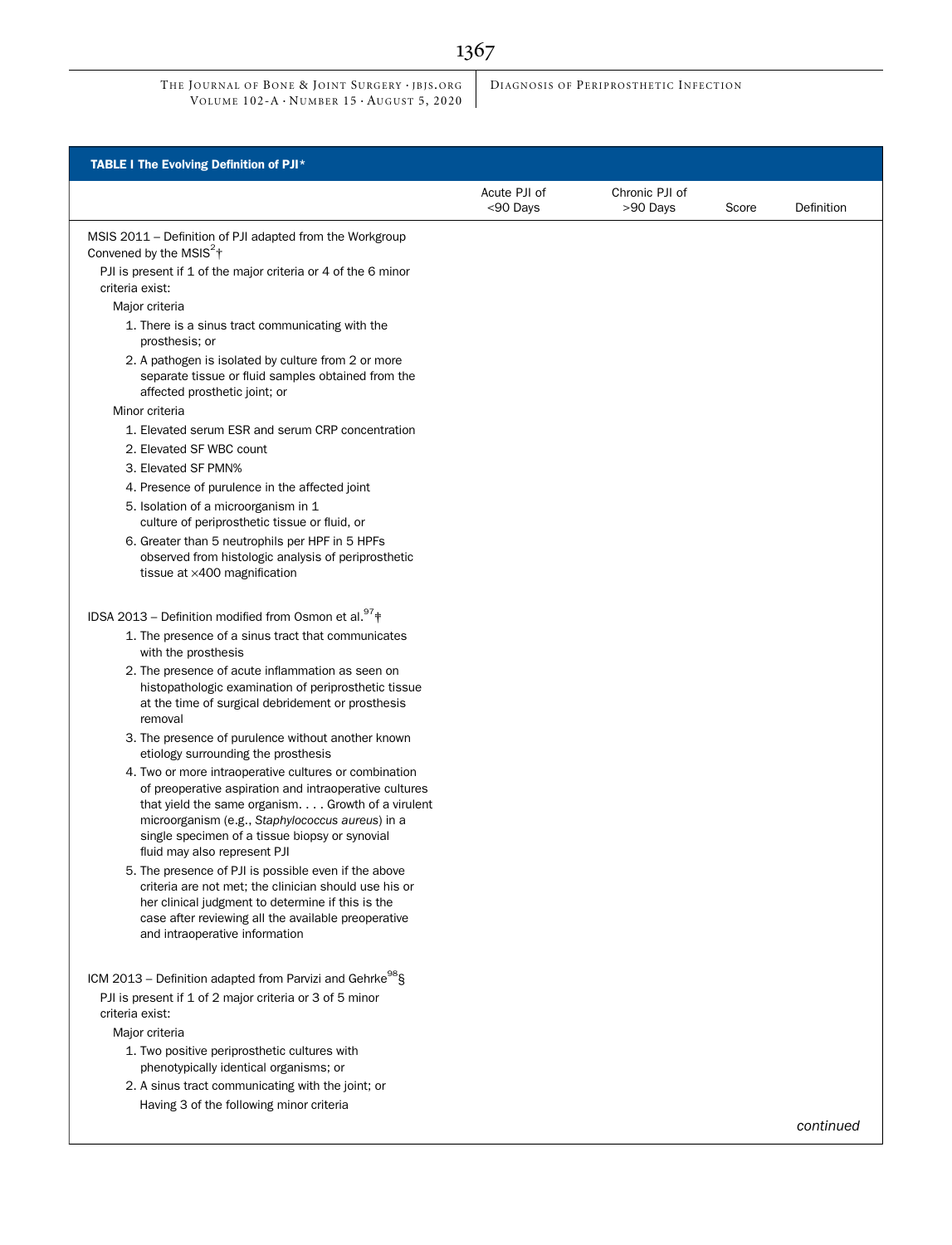DIAGNOSIS OF PERIPROSTHETIC INFECTION

| <b>TABLE I (continued)</b>                                                                                        |                                                 |                                                |                |                                                                       |
|-------------------------------------------------------------------------------------------------------------------|-------------------------------------------------|------------------------------------------------|----------------|-----------------------------------------------------------------------|
|                                                                                                                   | Acute PJI of<br><90 Days                        | Chronic PJI of<br>>90 Days                     | Score          | Definition                                                            |
| 1. Elevated ESR and CRP                                                                                           | ESR: no threshold;<br>or CRP of >100 mg/L       | ESR of >30 mm/h<br>or CRP of >10 mg/L          |                |                                                                       |
| 2. Elevated SF WBC count or $++$ change on<br>LE test strip                                                       | $\geq$ 10,000 cells/ $\mu$ L;<br>or $+$ or $++$ | $\geq$ 3,000 cells/ $\mu$ L;<br>or $+$ or $++$ |                |                                                                       |
| 3. Elevated SF PMN%                                                                                               | >90%                                            | ≥80%                                           |                |                                                                       |
| 4. Positive histologic analysis of periprosthetic<br>tissue                                                       | >5 neutrophils/HPF<br>in 5 HPFs (x400)          | >5 neutrophils/HPF<br>in 5 HPFs (x400)         |                |                                                                       |
| 5. A single positive culture                                                                                      |                                                 |                                                |                |                                                                       |
| The 2018 definition of PJI-an evidence-based and<br>validated version modified from Parvizi et al. <sup>3</sup> # |                                                 |                                                |                |                                                                       |
| Major criteria (at least one of the following)                                                                    |                                                 |                                                |                | Infected                                                              |
| Two positive cultures of the same organism                                                                        |                                                 |                                                |                |                                                                       |
| Sinus tract with evidence of communication to the joint<br>or visualization of the prosthesis                     |                                                 |                                                |                |                                                                       |
| Minor criteria                                                                                                    |                                                 |                                                |                |                                                                       |
| Preoperative diagnosis                                                                                            |                                                 |                                                |                | $\geq 6$ infected;<br>2-5 possibly<br>infected**:<br>0-1 not infected |
| Serum                                                                                                             |                                                 |                                                |                |                                                                       |
| Elevated CRP or D-dimer                                                                                           |                                                 |                                                | 2              |                                                                       |
| <b>Elevated ESR</b>                                                                                               |                                                 |                                                | 1              |                                                                       |
| Synovial fluid                                                                                                    |                                                 |                                                |                |                                                                       |
| Elevated synovial WBC or LE $(++)$                                                                                |                                                 |                                                | 3              |                                                                       |
| Positive alpha-defensin                                                                                           |                                                 |                                                | 3              |                                                                       |
| <b>Elevated synovial PMN%</b>                                                                                     |                                                 |                                                | $\overline{2}$ |                                                                       |
| Elevated synovial CRP                                                                                             |                                                 |                                                | $\mathbf{1}$   |                                                                       |
| Intraoperative diagnosis**                                                                                        |                                                 |                                                |                | $\geq 6$ infected;<br>$4-5$                                           |
|                                                                                                                   |                                                 |                                                |                | inconclusive††:<br>≤3 not infected                                    |
| Preoperative score                                                                                                |                                                 |                                                |                |                                                                       |
| Positive histological                                                                                             |                                                 |                                                | 3              |                                                                       |
| findings                                                                                                          |                                                 |                                                |                |                                                                       |
| Positive purulence                                                                                                |                                                 |                                                | 3              |                                                                       |
| Positive single culture                                                                                           |                                                 |                                                | $\overline{2}$ |                                                                       |

\*MSIS = Musculoskeletal Infection Society, PJI = periprosthetic joint infection, ESR = erythrocyte sedimentation rate, CRP = C-reactive protein, SF WBC = synovial fluid white blood-cell count, SF PMN% = synovial fluid polymorphonuclear percentage, HPF = high-power field, IDSA = Infectious Diseases Society of America, ICM = International Consensus Meeting, and LE = leukocyte esterase. †The MSIS 2011 table is reproduced, with modification, from: Workgroup Convened by the Musculoskeletal Infection Society, New definition for periprosthetic joint infection. J Arthroplasty. 2011;26(8):1136-8. Copyright 2011; with permission from Elsevier. ‡The IDSA 2013 table is reproduced, with modification, from: Osmon DR, Berbari EF, Berendt AR, Lew D, Zimmerli W, Steckelberg JM, Rao N, Hanssen A, Wilson WR, Infectious Diseases Society of America. Diagnosis and management of prosthetic joint infection: clinical practice guidelines by the Infectious Diseases Society of America. Clin Infect Dis. 2013;56(1): e1-e25, by permission of the Infectious Diseases Society of America. §The ICM 2013 table is reproduced, with modification, from: Parvizi J, Gehrke T; International Consensus Group on Periprosthetic Joint Infection. Definition of periprosthetic joint infection. J Arthroplasty. 2014 Jul;29(7):1331. Copyright 2014. Reproduced with permission. #The 2018 definition table is reproduced from: Parvizi J, Tan TL, Goswami K, Higuera C, Della Valle C, Chen AF, Shohat N. The 2018 definition of periprosthetic hip and knee infection: an evidence-based and validated criteria. J Arthroplasty. 2018 May;33(5):1309-1314.e2. Copyright 2018, with permission from Elsevier. \*\*For patients with inconclusive preoperative score or dry tap, operative criteria can also be used to fulfill the definition for PJI. ††Consider further molecular diagnostics such as next-generation sequencing.

### 1368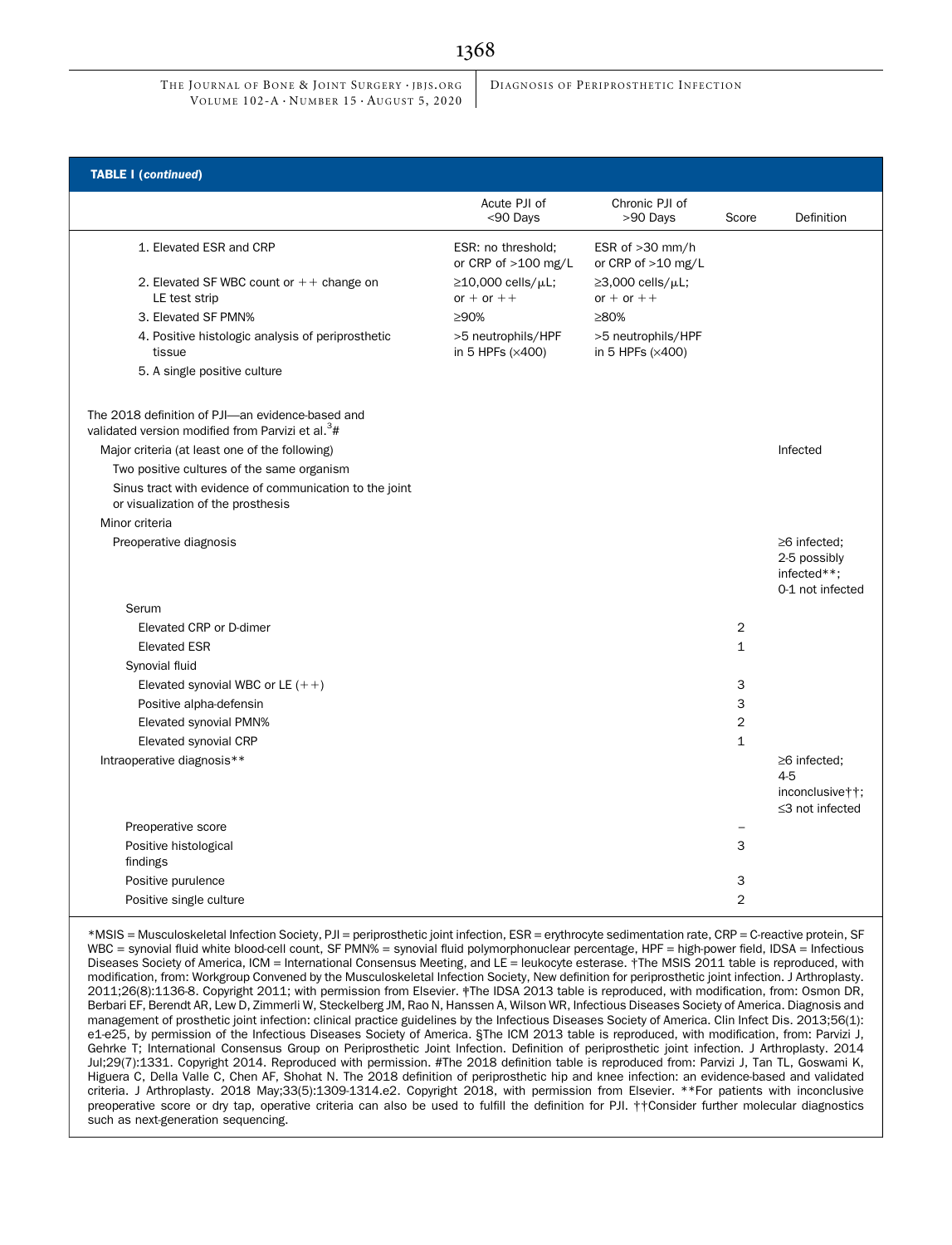TABLE II 2011 Musculoskeletal Infection Society Criteria for the Diagnosis of PJI\*†

### Major criteria

There is a sinus tract communicating with the prosthesis; or A pathogen is isolated by culture from 2 or more separate tissue or fluid samples obtained from the affected prosthetic ioint: or

### Minor criteria

Elevated serum ESR and serum CRP concentration

Elevated synovial white blood cell count

Elevated synovial polymorphonuclear percentage

Presence of purulence in the affected joint

Isolation of a microorganism in 1 culture of periprosthetic tissue or fluid, or

Greater than 5 neutrophils per high-power field (HPF) in 5 separate HPFs observed from histologic analysis of periprosthetic tissue at ×400 magnification

\*Reproduced from: The Workgroup Convened by the Musculoskeletal Infection Society. New definition for periprosthetic joint infection. J Arthroplasty. 2011;26(8):1136-8. Copyright 2011; with permission from Elsevier. †According to these criteria, PJI definitely exists if 1 major criterion or 4 minor criteria are met.

The 2018 system has a 97.7% sensitivity and 99.5% specificity, compared with 86.9% sensitivity and 79.3% specificity of the 2011 MSIS criteria<sup>3</sup>. That said, major criteria were utilized as a gold standard for model development, and further external validation studies outside the institutions developing this definition are needed to determine generalizability.

### Serum and Synovial Markers for PJI

A number of serum and synovial markers have been explored to aid in PJI diagnosis. The reported accuracy of these tests has varied among studies on the basis of what was used as the gold standard to define PJI. The studies also utilized different thresholds for some tests, which had an impact on the results presented.

## $D$ -Dimer

Early diagnosis of PJI is critical because there is a short window of opportunity to treat acute infection with debridement and implant retention before the development of biofilm. However, the diagnosis of PJI in the postoperative period can be a challenge because ESR and CRP remain elevated for 6 and 2 weeks, respectively<sup>4</sup>. This has prompted a search for a serum marker that may return to baseline levels early after arthroplasty.

D-dimers are fibrin degradation products that form when plasmin dissolves the fibrin clot. The presence of elevated serum D-dimer levels has been associated with numerous inflammatory conditions including venous thromboembolism, cancer, and infection<sup>5,6</sup>. Shahi et al. observed that D-dimer was significantly elevated in patients with PJI compared with those with aseptic failures (1,110 and 299 ng/mL, respectively;  $p < 0.0001$ ), and that 850 ng/mL was the optimal serum Ddimer threshold value for PJI diagnosis<sup>7</sup>. D-dimer was more accurate in predicting the presence of infection than the combination of ESR and CRP.

Lee et al. measured serum ESR, CRP, and D-dimer in 65 TJA patients before and after surgery<sup>4</sup>. D-dimer levels peaked on postoperative day 1 and returned to baseline by postoperative day 2; D-dimers rose again at 2 weeks (Fig. 1). As the level of D-dimer rises and falls more rapidly than ESR and CRP in the acute postoperative period, it is possible that D-dimer may be a useful test in conjunction with ESR and CRP to diagnose

### TABLE III 2018 Evidence-Based Stepwise Algorithm for Diagnosis of PJI Adapted from Parvizi et al.\*

| Criteria                                                                                            | Score<br>(points) | Decision                                                                       |
|-----------------------------------------------------------------------------------------------------|-------------------|--------------------------------------------------------------------------------|
| Major criteria (at least 1<br>of the following)                                                     |                   | Infected                                                                       |
| Two positive cultures<br>of the same organism                                                       |                   |                                                                                |
| Sinus tract with evidence<br>of communication<br>to the joint or visualization<br>of the prosthesis |                   |                                                                                |
| Minor criteria                                                                                      |                   |                                                                                |
| Preoperative diagnosis                                                                              |                   | $\geq$ 6 infected;<br>2-5 possibly<br>infected†:<br>$0-1$ not<br>infected      |
| Serum                                                                                               |                   |                                                                                |
| Elevated CRP or D-dimer                                                                             | 2                 |                                                                                |
| <b>Elevated ESR</b>                                                                                 | $\mathbf{1}$      |                                                                                |
| Synovial                                                                                            |                   |                                                                                |
| Elevated synovial WBC<br>count or LE                                                                | 3                 |                                                                                |
| Positive alpha-defensin                                                                             | З                 |                                                                                |
| Elevated synovial PMN (%)                                                                           | $\overline{2}$    |                                                                                |
| Elevated synovial CRP                                                                               | 1                 |                                                                                |
| Intraoperative diagnosis†                                                                           |                   | $\geq$ 6 infected;<br>4-5 inconclusive <sup>#</sup> :<br>$\leq$ 3 not infected |
| Preoperative score                                                                                  |                   |                                                                                |
| Positive histology                                                                                  | 3                 |                                                                                |
| Positive purulence                                                                                  | 3                 |                                                                                |
| Single positive culture                                                                             | $\overline{2}$    |                                                                                |

\*Reproduced from: Parvizi J, Tan TL, Goswami K, Higuera C, Della Valle C, Chen AF, Shohat N. The 2018 definition of periprosthetic hip and knee infection: an evidence-based and validated criteria. J Arthoplasty. 2018;33(5):1309-1314.e2. Copyright 2018; with permission from Elsevier. †In the case of an inconclusive preoperative score or a dry tap, operative criteria can also be used to fulfill the definition for PJI. ‡Consider further molecular diagnostics such as next-generation sequencing if diagnosis remains inconclusive.

1369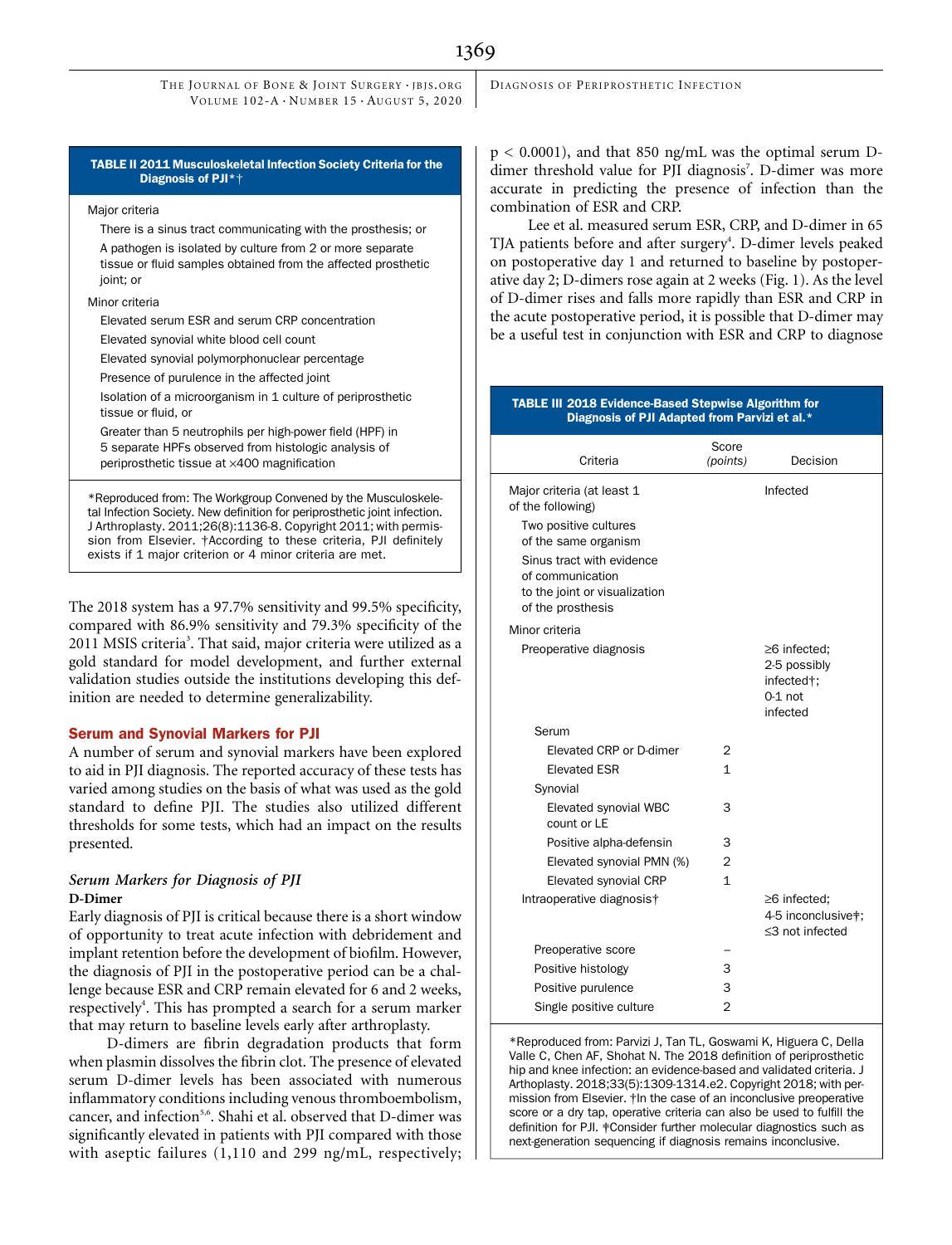



Trend of serum D-dimer (ng/dL), ESR (mm/hr), and CRP (mg/dL) levels after TJA. (Adapted, under [Creative Commons Attribution 4.0 International](http://creativecommons.org/licenses/by/4.0/) [License,](http://creativecommons.org/licenses/by/4.0/) from: Lee YS, Lee Y-K, Han SB, Nam CH, Parvizi J, Koo K-H. Natural progress of D-dimer following total joint arthroplasty: a baseline for the diagnosis of the early postoperative infection. J Orthop Surg Res. 2018 Feb 13;13[1]:36.)

and monitor early acute PJI<sup>4</sup>. A low D-dimer level in the early postoperative period may be helpful in ruling out PJI.

A limitation of D-dimer is that it is nonspecific, and elevated D-dimer could indicate the presence of an inflammatory state unrelated to infection. Skepticism regarding Ddimer was raised by Li et al.<sup>8</sup>, who reported a limited diagnostic value with an area under the curve (AUC) of 0.657. The latter report involved a Chinese patient population, with no patient being excluded, and a different threshold for PJI diagnosis was used. The report highlighted the potential issues that may exist with this serum test, and further studies are needed.

### Fibrinogen

Fibrinogen is a soluble glycoprotein that is the precursor to fibrin in the clotting cascade, and it assists in activating and mediating the inflammatory cascade<sup>9</sup>. In a study of 84 patients undergoing revision total hip arthroplasty or total knee arthroplasty for septic or aseptic loosening, a serum fibrinogen value of 574 mg/dL had a sensitivity of 81% and a specificity of  $25\%$ <sup>10</sup>. This implies that a low fibrinogen level can help rule out PJI. This has been corroborated in a multicenter report that demonstrated an AUC of 0.852, sensitivity of 76%, and specificity of 86%<sup>8</sup>. However, like D-dimer, fibrinogen is nonspecific for PJI.

### Interleukin (IL)-6

IL-6 is produced by monocytes and macrophages as part of an activated immune response, and it induces the production of acute phase reactants such as CRP<sup>11</sup>. The serum IL-6 level is approximately 1 pg/mL at baseline and can increase to 430 pg/mL for 3 days after TJA<sup>11</sup>. The peak occurs 2 days after TJA,

DIAGNOSIS OF PERIPROSTHETIC INFECTION

after which it rapidly returns to normal<sup>12</sup>. Serum IL-6 is significantly elevated in patients with PJI compared with patients with aseptic loosening<sup>13</sup>. At a cutoff value of 2.6 pg/mL, IL-6 was 58% specific and 80% sensitive for PJI detection; when the cutoff was raised to 6.6 pg/mL, specificity increased to 88%, but sensitivity decreased to 48%.

### Procalcitonin

Procalcitonin is produced by thyroid parafollicular and lung neuroendocrine cells and has a half-life of 22 to 29 hours. Procalcitonin levels rise rapidly in response to bacterial, but not viral or fungal, infections. A meta-analysis demonstrated that procalcitonin outperformed serum CRP in correctly predicting patients with septic arthritis<sup>14</sup>. However, in a study that screened synovial markers for PJI, procalcitonin had low accuracy<sup>15</sup>.

Symmerous synovial biomarkers have been analyzed for possible utility for PJI diagnosis. Those with sufficient data from pooled analyses are summarized in Table IV. The synovial markers with greatest diagnostic promise appear to be alpha-defensin, LE, IL-6, and IL-8.

### Alpha-Defensin

Alpha-defensin is an antimicrobial peptide released by activated neutrophils, which then integrates into and destroys the bacterial cell membrane<sup>15,16</sup>. A cutoff for synovial alphadefensin of 4.8 ug/mL was 100% specific and 100% sensitive for diagnosing PJI in 1 study<sup>15</sup>. A meta-analysis demonstrated that elevation of alpha-defensin beyond the threshold was 100% sensitive and 96% specific for PJI, with an AUC of 0.99<sup>17</sup>. Combining alpha-defensin with synovial CRP increased the specificity of the test to  $100\%$ <sup>18</sup>.

Alpha-defensin performs well in challenging situations like culture-negative PJI, systemic inflammatory conditions, and concurrent antibiotic use<sup>18,19</sup>. Alpha-defensin also appears to be triggered by a wide array of pathogens, with no difference in the magnitude of the alpha-defensin level<sup>20</sup>. However, alpha-defensin has limitations, with low positive predictive value (PPV) and specificity in the setting of metallosis or adverse local tissue reactions  $(ALTR)^{21,22}$ . On review of the available literature by the 2019 American Academy of Orthopaedic Surgeons Diagnosis and Prevention of Periprosthetic Joint Infections Clinical Practice Guideline, alphadefensin testing was noted to be useful for ruling in PJI (positive likelihood ratio [LR] range  $= 4.36$  to 32.33) and ruling out PJI (positive LR = 0.03 to 0.36)<sup>23</sup>. However, the test's rule-out ability as a screening tool for infection has been questioned because of the limited sensitivity reported elsewhere in the literature<sup>24-26</sup>.

At the time of writing, there were 2 commercially available tests that measure alpha-defensin in combination with other biomarkers (synovial CRP and human neutrophil elastase): (1) a laboratory-based enzyme-linked immunosorbent assay (ELISA) test, which produces a numerical value within a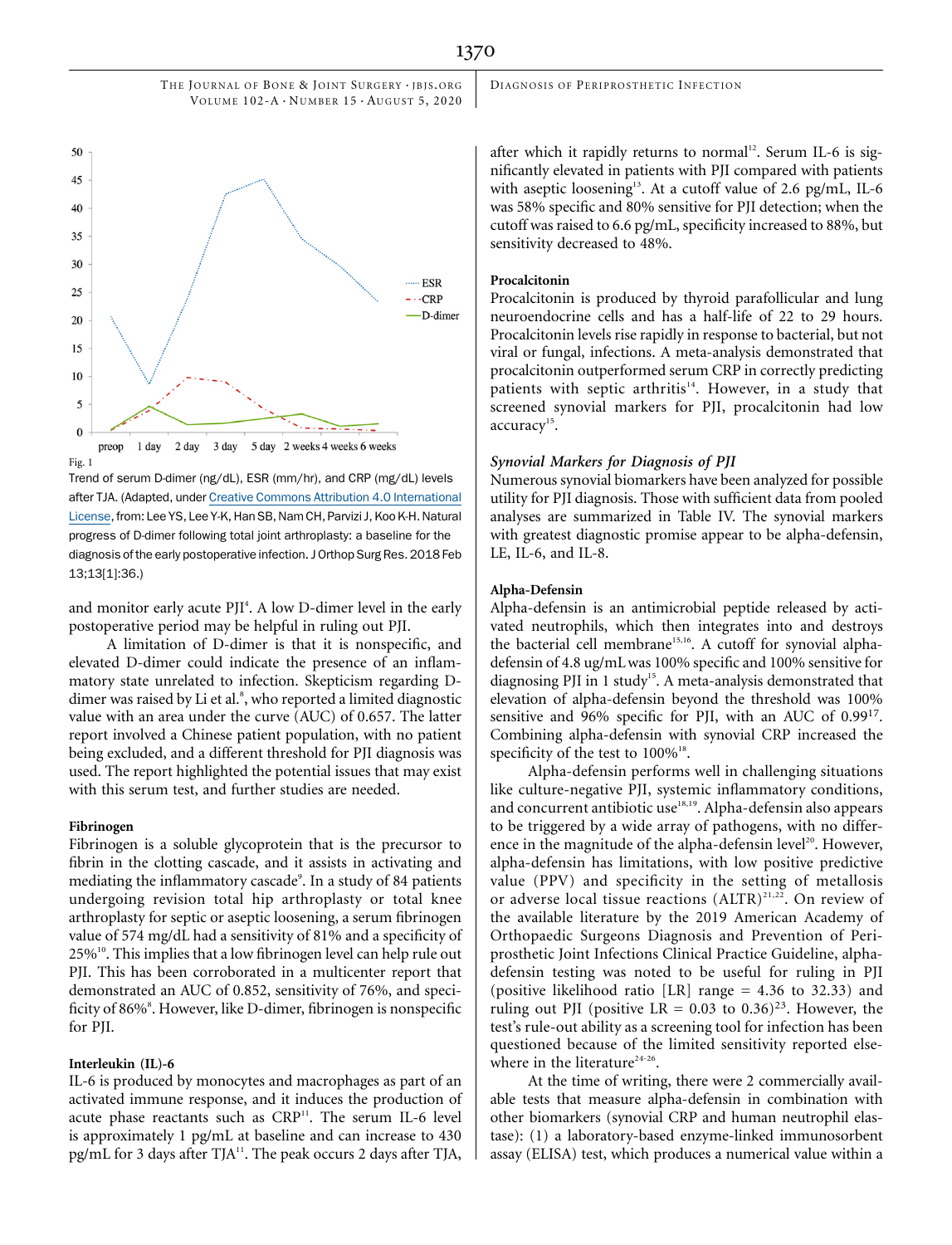DIAGNOSIS OF PERIPROSTHETIC INFECTION

| Test               | Sensitivity <sup>+</sup> | Specificity <sup>+</sup> | Log DOR+          | AUC <sup>+</sup> |
|--------------------|--------------------------|--------------------------|-------------------|------------------|
| Leukocyte count    | $0.89(0.86-0.91)$        | $0.86(0.80-0.90)$        | 4.17 (3.69-4.65)  | 0.91             |
| PMN%               | $0.89(0.82 - 0.93)$      | $0.86(0.77-0.92)$        | 4.05 (3.02-5.08)  | 0.93             |
| <b>CRP</b>         | $0.85(0.78-0.90)$        | $0.88(0.78-0.94)$        | 4.15 (2.89-5.41)  | 0.90             |
| $\alpha$ -defensin | $0.97(0.93-0.99)$        | $0.96(0.94-0.98)$        | $6.70(5.65-7.75)$ | 0.99             |
| LE                 | $0.77(0.63-0.87)$        | $0.95(0.86-0.98)$        | 4.57 (3.46-5.67)  | 0.92             |
| $IL-6$             | $0.81(0.70-0.89)$        | $0.94(0.88-0.97)$        | 4.38 (2.86-5.89)  | 0.95             |
| $IL-8$             | $0.87(0.67-0.96)$        | $0.94(0.88-0.97)$        | 4.92 (2.84-7.00)  | 0.96             |
| Culture            | $0.62(0.50-0.74)$        | $0.94(0.91-0.96)$        | $3.27(2.64-3.90)$ | 0.94             |

\*Reproduced from: Lee YS, Koo KH, Kim HJ, Tian S, Kim TY, Maltenfort MG, Chen AF. Synovial fluid biomarkers for the diagnosis of periprosthetic joint infection: a systematic review and meta-analysis. J Bone Joint Surg Am. 2017 Dec 20;99(24):2077-84. †The 95% confidence interval is given in parentheses. DOR = diagnostic odds ratio.  $\frac{4}{7}$ AUC = area under the curve.

few days, and (2) a point-of-care lateral flow test (Synovasure; Zimmer Biomet), which produces a binary positive or negative result within minutes. The majority of the reported results regarding the utility of alpha-defensin have assessed the laboratory-based ELISA assay and not the point-of-care test. A meta-analysis of 42 articles suggested that the ELISA assay performs better than the lateral flow test<sup>27</sup>. Specifically, the lateral flow test has lower overall accuracy (AUC of 0.75 versus 0.98 for the ELISA assay), but it remains relatively specific (90% versus  $96\%$ <sup>28</sup>. Therefore, the lateral flow test may still be a useful rapid test to "rule in" infection. The lateral flow test was recently approved in the U.S., and further work assessing the accuracy is needed.

### Calprotectin

Like many of the other synovial biomarkers, calprotectin is an antimicrobial molecule that is released by activated neutrophils and is therefore a marker of infection. With a cutoff value of 50 mg/L, synovial calprotectin is 87% sensitive and 92% specific for PJI, with an AUC of 0.9429,30. Calprotectin is less sensitive and specific than other synovial markers, including alpha-defensin, IL-6, and IL-8. However, it can be measured quantitatively by an inexpensive lateral flow assay that is already commonly used for other purposes in hospitals, so it may offer a relatively simple way to add information to the clinical picture.

### Synovial Fluid CRP (SF-CRP)

Measurement of serum CRP has been a mainstay for PJI diagnosis, but slow-growing organisms and those that form a biofilm may not elevate serum CRP beyond the threshold for PJI diagnosis<sup>31</sup>. SF-CRP levels may be more accurate than serum CRP for diagnosing PJI<sup>32,33</sup>. A multiplex ELISA assay set to a diagnostic threshold of 3.7 mg/L had 84% sensitivity, 97% specificity, and an AUC of 0.91<sup>32</sup>. This SF-CRP assay slightly outperformed the serum CRP assay, with 76% sensitivity, 93% specificity, and an AUC of 0.88. When the study was repeated using the hospital laboratory assay for both serum and SF-CRP, a threshold of 9.5 mg/L was 85% sensitive and 95% specific and had an AUC of 0.92<sup>33</sup>. Another study observed that SF-CRP had an AUC of 0.96 for detecting chronic PJI of the hip, and that the addition of SF-CRP aided in making the diagnosis for 80% of the patients who had not met the criteria based on elevated serum markers<sup>34</sup>.

Although these studies demonstrated that SF-CRP may outperform serum CRP, SF-CRP continues to lag behind synovial alpha-defensin, synovial IL-6, and synovial IL-8 in diagnostic accuracy. Moreover, one of the purposes of measuring serum CRP is to act as a screening test to determine which patients require SF aspiration for further testing; synovial CRP obviously cannot play a similar role.

### SF-IL-6 and SF-IL-8

SF-IL-6 may be an accurate and helpful marker of PJI<sup>13,15,35</sup>. SF-IL-6 of >2.1 ng/mL is 86% specific and 59% sensitive for diagnosing PJI<sup>13</sup>. Deirmengian et al. showed that SF-IL-6 of  $>2.3$  ng/mL is 97% specific for PJI, with an AUC of 0.95<sup>15</sup>. At SF-IL-6 values of  $>9.0$  ng/mL, specificity approaches  $100\%$ <sup>13</sup>. When serum IL-6 is >2.6 pg/mL and SF-IL-6 is >2.1 ng/mL in the same patient, the PPV was 89%<sup>13</sup>. Since SF-IL-6 alone at a cutoff of 2.3 ng/mL is already fairly specific for PJI, we do not believe that the combination of serum and SF-IL-6 adds meaningful value to the diagnostic algorithm.

SF-IL-8 may be nearly as accurate for the diagnosis of PJI as alpha-defensin. In an analysis of SF from 95 patients, 29 of whom met MSIS criteria for PJI, a cutoff for SF-IL-8 of 6.5 ng/mLwas 95% specific and 100% sensitive for diagnosing PJI<sup>15</sup>. A meta-analysis that included 3 studies examining SF-IL-8 showed slightly lower pooled specificity (94%) and sensitivity  $(87\%)^{36}$ . The inability of some laboratories to perform these tests, the relative expense involved, and a lack of a clear threshold has prevented these tests from entering clinical practice on a broader scale. With further studies focused on determining the appropriate threshold and overcoming some of the aforementioned limitations, these tests may gain future widespread use.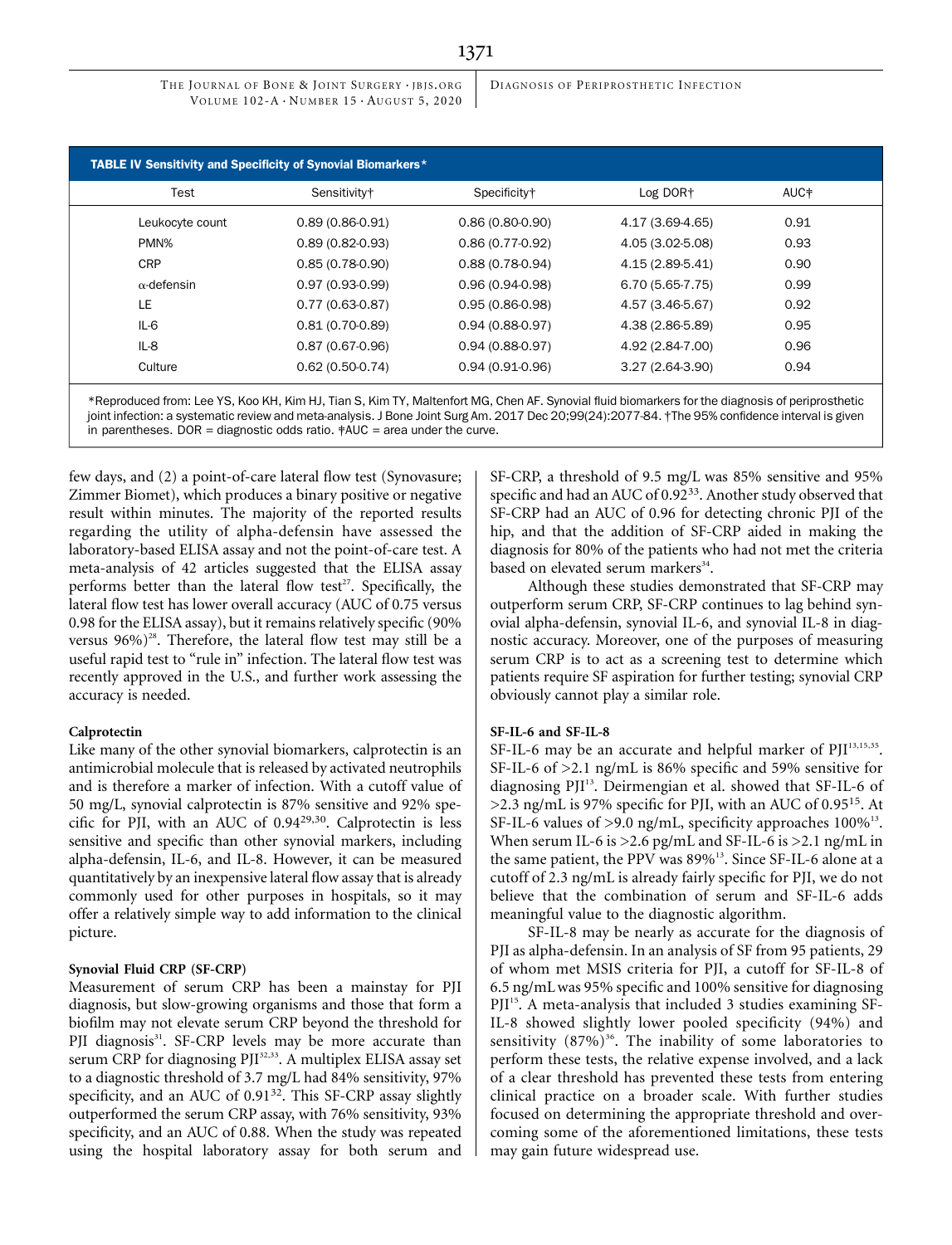### Leukocyte Esterase (LE)

LE is produced by activated neutrophils at the site of infection and therefore can be a marker of synovial leukocytosis and PJI. Synovial LE levels can be easily and quickly assessed using a urinalysis dipstick; results are categorized as negative, trace,  $+$ , or  $++^{37}$ . It is important to mention that a version of the LE strip that also provides  $a + + +$  read is available in Asia and other countries. Test strips producing  $a ++$  result were 84% sensitive and 100% specific for knee PJI, with a PPV of 100% and negative predictive value (NPV) of  $79\%$ <sup>38</sup>. A meta-analysis demonstrated a pooled sensitivity of 81% and specificity of 97%, with  $++$  as the threshold<sup>17</sup>. The AUC was 0.97, indicating high accuracy<sup>17</sup>.

Advantages of the LE test strip include ease of use, immediate results, and low cost<sup>17</sup>. A limitation is that a bloody aspirate affects test strip color and makes it difficult to interpret. This issue is resolved by centrifuging the sample prior to testing; however, this equipment may not be available or feasible for clinicians in the office setting. Furthermore, the sensitivity of the test is reduced, after samples are centrifuged, from 98% to 93%<sup>39</sup>. Thus, there is a need for a point-of-care test that can overcome the issue of blood-stained SF.

### The Clinical Need for a Diagnostic Alternative to ESR and CRP

ESR and CRP are often not elevated in PJI cases caused by slowgrowing organisms, such as Cutibacterium acnes, that do not produce a suppurative host response<sup>40</sup>. This is of particular clinical concern in the setting of shoulder arthroplasty<sup>41,42</sup>. A review of 1,200 hip and knee revision arthroplasties demonstrated that ESR and CRP had higher false-negative rates than previously reported, particularly for slow-growing and culturenegative organisms<sup>43</sup>. Another group reported that 4% of confirmed PJI cases were seronegative, without ESR and CRP elevation $44$ .

ESR and CRP demonstrate temporal variations, complicating diagnosis of PJI and impacting the ability to use these tests to determine optimal timing of reimplantation. CRP levels peak at 2 to 3 days postoperatively, with normalization in onethird of patients after 3 weeks $45,46$ , but they can take approximately  $3$  months to return to baseline<sup>47,48</sup>. Serum ESR levels usually peak at postoperative day 5, and then gradually return to baseline over 90 days<sup>48</sup>. Surprisingly, 43% of patients do not follow the typical patterns described above, further illustrating the challenges with using ESR and CRP to diagnose and monitor PJI in the early perioperative period<sup>48</sup>.

### Challenging Situations

Diagnosing PJI in the presence of ALTR<sup>49-51</sup>, crystalline deposition arthropathy<sup>52</sup>, systemic inflammatory disease<sup>53</sup>, or steroid treatment<sup>54</sup> poses an even greater challenge<sup>3,55</sup>. These conditions often mimic PJI, and serum markers may be elevated.

To help distinguish aseptic failure from PJI in patients with ALTR, higher diagnostic thresholds have been proposed<sup>56-59</sup>. Since metallic debris can lead to errors in automated readings of SF-WBC and PMN differential, manual cell counts should be performed in cases of metallosis<sup>50,60</sup>. Alpha-defensin also has lower specificity and PPV in this setting $2^{1,22}$ . LE test strips can be a valuable, inexpensive, and reliable intraoperative test for discerning PJI in the presence of ALTR<sup>61,62</sup>, notwithstanding the limitations of this test when the specimen is blood-tinged after ALTR. Ultimately, a systematic and thorough preoperative evaluation for PJI is recommended in these patients—with possibly manual evaluation of the synovial WBC, PMN differential, and prolonged incubation of the SF for culture<sup>60</sup>.

Inflammatory arthritis raises both systemic and intraarticular inflammatory markers, complicating PJI diagnosis using serum and synovial markers for infection<sup>63</sup>. In this setting, threshold values of 30 mm/hr for ESR and 17 mg/L for CRP had an AUC of 0.850 and 0.851, respectively $64$ . Using thresholds of 29.5 mm/hr for ESR and 28 mg/L for CRP to diagnose persistent infection during 2-stage revision, the sensitivity and specificity was 64% and 77% for ESR, and 64% and 90% for CRP<sup>65</sup>. That said, a recent multicenter study of 1,220 patients suggested that the thresholds associated with PJI in patients with and without inflammatory arthritis were similar and resembled conventional cutoffs<sup>53</sup>. This contrast in the impact of rheumatologic disease on CRP and ESR thresholds seen in the historical compared with the more recent literature is likely a representation of modern management of inflammatory arthritis. Rheumatologists utilize CRP and ESR as measures of efficacy of biologic and disease-modifying treatments; thus, when one is evaluating a patient with wellcontrolled inflammatory arthritis for suspected PJI, the CRP and ESR thresholds become reliable. However, when inflammatory arthritis is not under control, caution is needed as these serum tests may be less reliable at the standard PJI cutoffs. The diagnostic utility of alpha-defensin may also be similarly affected by inflammatory arthritis $66-71$ .

Test results and clinical findings may be similarly confounded in crystalline deposition disease. Turbid, yellowishwhite fluid suggestive of an inflammatory reaction in response to infection $72$  may also be seen in noninfectious crystalline deposition diseases<sup>73,74</sup>. Alpha-defensin results can be influenced by crystal arthropathy, reducing its utility in this setting<sup>75</sup>. False-positive alpha-defensin lateral flow assays have been cited in the setting of acute gout<sup>69</sup>.

### Culture-Negative PJI and Molecular Diagnostic Methods

Culture-negative infections are associated with increased diagnostic uncertainty. Several measures can be implemented to improve culture yield<sup>76</sup>, including obtaining multiple samples, using separate sterile instruments for collection, expeditiously transferring samples to the laboratory, transporting SF in blood culture bottles, and prolonging culture incubation duration<sup>76-79</sup>. Despite these measures, culture-negative PJI rates have been reported to range between 5% and 42%<sup>80-86</sup>. Consequently, culture-independent molecular technologies have garnered interest for pathogen identification. Conventional and multiplex polymerase chain reaction (PCR)-based modalities have shown improved sensitivity for detecting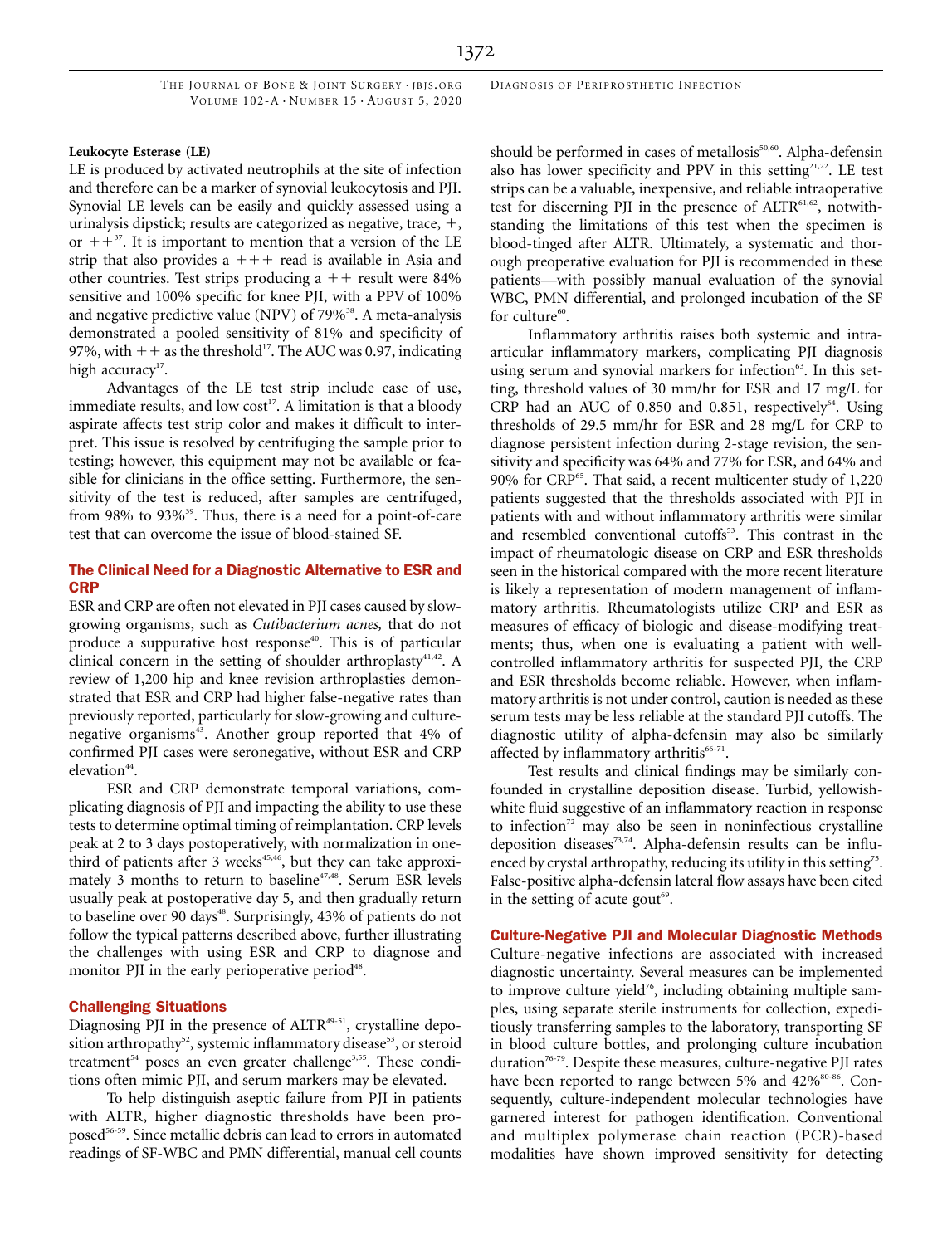DIAGNOSIS OF PERIPROSTHETIC INFECTION

infective organisms in culture-negative cases; however, they are prone to false-positives and are limited by initial primer choice<sup>87-89</sup>.

More recently, next-generation sequencing (NGS) has shown promise for detecting infective organisms in the research setting after orthopaedic infections. NGS refers to non-Sanger-based high-throughput DNA sequencing methods that produce massive amounts of genomic data, at reduced cost, in a shorter time, and with less manual intervention than prior methods<sup>89</sup>. Unlike PCR, NGS can be used in so-called open mode, which does not rely on a set of parameters or a panel of PCR primer targets. It is thus capable of characterizing all microbial DNA present within a sample by searching curated microbial databases that include bacteria, viruses, fungi, and parasites. Tarabichi et al. first demonstrated the utility of NGS by detecting Streptococcus canis in a patient with culture-negative  $PII^{90}$ . NGS has been useful for detecting organisms in 82% of culture-negative PJIs<sup>91</sup>. Furthermore, high concordance was found between SF NGS and culture<sup>92</sup>.

Metagenomic shotgun sequencing can identify a wide range of PJI pathogens and may be particularly helpful in culture-negative PJI<sup>93</sup>. When metagenomic sequencing was used, "known pathogens" (confirmed by culture) were identified in 95% of culture-positive PJIs, and new "potential pathogens" (not identified by culture) were detected in 44% of culture-negative PJIs. Sequencing sonicated fluid from PJIs was 88% sensitive and 88% specific at the species level compared with pathogens identified on fluid culture<sup>94</sup>.

While the clinical importance of microbial DNA detected by NGS is not yet certain, emerging data from prospective multicenter studies have suggested that PJI is polymicrobial at the DNA level in a majority of cases<sup>95</sup>. Data presented at the annual meeting of the American Association of Hip and Knee Surgeons in 2019 suggested that patients with PJI who eventually had treatment failure because of a new organism had that same infective organism isolated by NGS during the initial resection arthroplasty in 89% of failures<sup>95</sup>.

However, the cost-effectiveness of molecular testing is undetermined. Current recommendations from the Infectious Diseases Society of America (IDSA) have suggested that NGS testing is justified when there is ongoing suspicion of infection, but conventional culture fails to confirm a diagnosis. Torchia et al. showed that NGS cost-effectiveness was dependent on a pretest probability of >70.0% and specificity of >94.1% in a Markov model projecting lifetime costs and quality-adjusted life years<sup>96</sup>. Further work in the form of multicenter randomized trials examining patient treatment outcomes will be necessary to validate the clinical diagnostic and therapeutic benefits of NGS and other molecular techniques in the setting of PJI.

### **Overview**

The nature of implant-related infections is complex. The infective organisms exist in the form of biofilm and may take refuge inside osteoblasts and bone canaliculi. Thus, reliance on culture to diagnose these infections is often inadequate. There currently is no absolute test for PJI diagnosis (Table I). Therefore, we recommend using the combination of tests described in the evidence-based and validated 2018 definition for PJI (Table III). While the new criteria and development of novel tests have helped to improve diagnostic accuracy, PJI diagnosis remains challenging and is in need of  $cost\text{-}effective\text{ }innovations.$ 

Amy S. Wasterlain, MD<sup>1</sup> Karan Goswami, MD<sup>1</sup> S. Ali Ghasemi, MD<sup>1</sup> Javad Parvizi, MD, FRCS<sup>1</sup>

<sup>1</sup>Rothman Orthopaedic Institute at Thomas Jefferson University, Philadelphia, Pennsylvania

Email address for J. Parvizi: [javadparvizi@gmail.com](mailto:javadparvizi@gmail.com)

ORCID iD for A.S. Wasterlain: [0000-0002-9635-1010](http://orcid.org/0000-0002-9635-1010) ORCID iD for K. Goswami: [0000-0003-0217-4752](http://orcid.org/0000-0003-0217-4752) ORCID iD for S.A. Ghasemi: [0000-0002-0746-9210](http://orcid.org/0000-0002-0746-9210) ORCID iD for J. Parvizi: [0000-0002-6985-5870](http://orcid.org/0000-0002-6985-5870)

### **References**

- 1. Parvizi J, Zmistowski B, Berbari EF, Bauer TW, Springer BD, Della Valle CJ, Garvin KL, Mont MA, Wongworawat MD, Zalavras CG. New definition for periprosthetic joint infection: from the Workgroup of the Musculoskeletal Infection Society. Clin Orthop Relat Res. 2011 Nov;469(11):2992-4.
- 2. Workgroup Convened by the Musculoskeletal Infection Society. New definition for periprosthetic joint infection. J Arthroplasty. 2011 Dec;26(8):1136-8.
- 3. Parvizi J, Tan TL, Goswami K, Higuera C, Della Valle C, Chen AF, Shohat N. The 2018 definition of periprosthetic hip and knee infection: an evidence-based and validated criteria. J Arthroplasty. 2018 May;33(5):1309-1314.e2. Epub 2018 Feb 26.
- 4. Lee YS, Lee YK, Han SB, Nam CH, Parvizi J, Koo KH. Natural progress of D-dimer following total joint arthroplasty: a baseline for the diagnosis of the early postoperative infection. J Orthop Surg Res. 2018 Feb 13;13(1):36.
- 5. Schutgens REG, Haas FJLM, Gerritsen WBM, van der Horst F, Nieuwenhuis HK, Biesma DH. The usefulness of five D-dimer assays in the exclusion of deep venous thrombosis. J Thromb Haemost. 2003 May;1(5):976-81.
- 6. Kabrhel C, Mark Courtney D, Camargo CA Jr, Plewa MC, Nordenholz KE, Moore CL, Richman PB, Smithline HA, Beam DM, Kline JA. Factors associated with positive

D-dimer results in patients evaluated for pulmonary embolism. Acad Emerg Med. 2010 Jun;17(6):589-97.

- 7. Shahi A, Kheir MM, Tarabichi M, Hosseinzadeh HRS, Tan TL, Parvizi J. Serum D-dimer test is promising for the diagnosis of periprosthetic joint infection and timing of reimplantation. J Bone Joint Surg Am. 2017 Sep 6; 99(17):1419-27.
- 8. Li R, Shao HY, Hao LB, Yu BZ, Qu PF, Zhou YX, Chen JY. Plasma fibrinogen exhibits better performance than plasma D-dimer in the diagnosis of periprosthetic joint infection: a multicenter retrospective study. J Bone Joint Surg Am. 2019 Apr 3; 101(7):613-9.

<sup>9.</sup> Davalos D, Akassoglou K. Fibrinogen as a key regulator of inflammation in disease. Semin Immunopathol. 2012 Jan;34(1):43-62. Epub 2011 Oct 31.

<sup>10.</sup> Klim SM, Amerstorfer F, Gruber G, Bernhardt GA, Radl R, Leitner L, Leithner A, Glehr M. Fibrinogen - a practical and cost efficient biomarker for detecting periprosthetic joint infection. Sci Rep. 2018 Jun 11;8(1):8802.

<sup>11.</sup> Di Cesare PE, Chang E, Preston CF, Liu CJ. Serum interleukin-6 as a marker of periprosthetic infection following total hip and knee arthroplasty. J Bone Joint Surg Am. 2005 Sep;87(9):1921-7.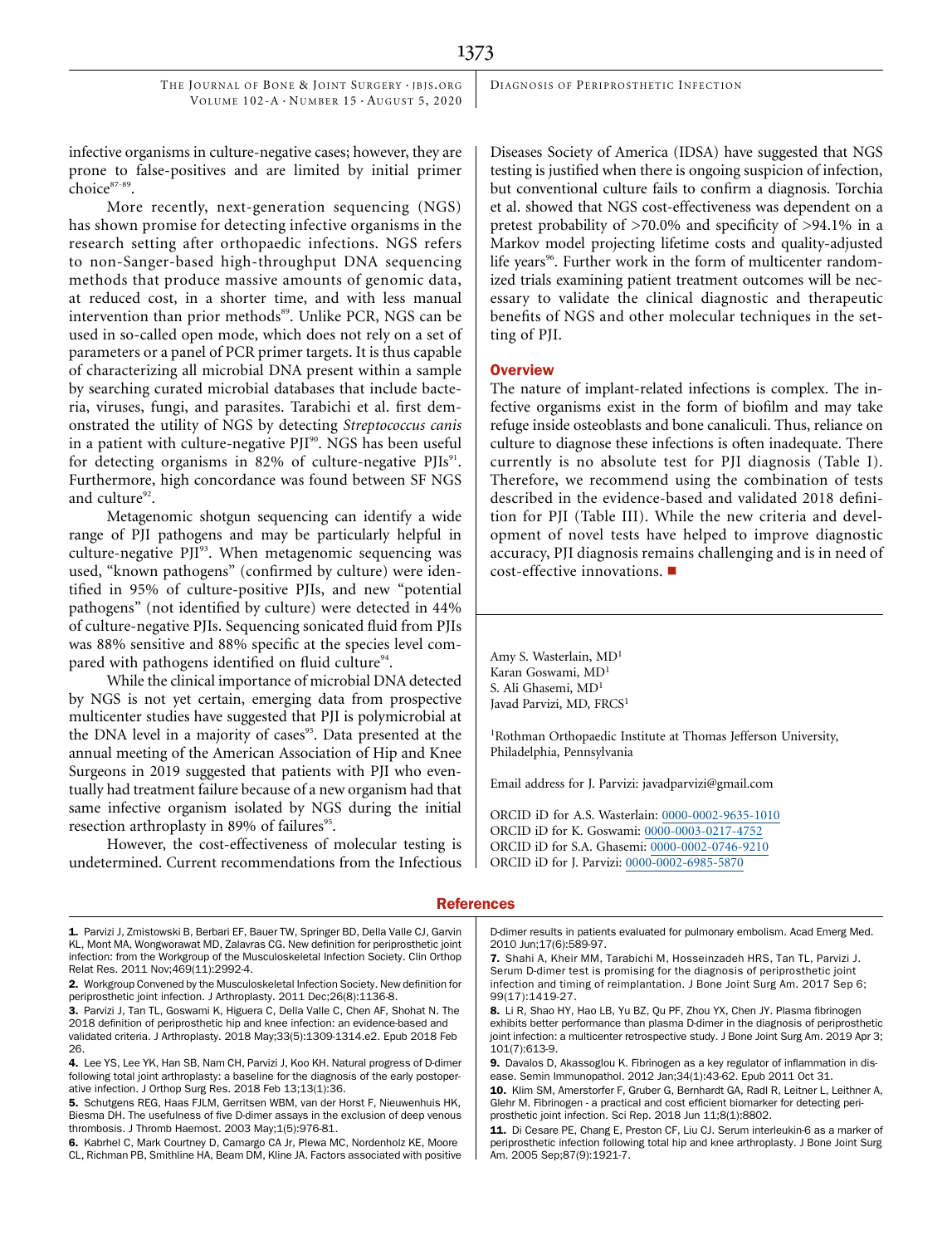12. Berbari E, Mabry T, Tsaras G, Spangehl M, Erwin PJ, Murad MH, Steckelberg J, Osmon D. Inflammatory blood laboratory levels as markers of prosthetic joint infection: a systematic review and meta-analysis. J Bone Joint Surg Am. 2010 Sep 1; 92(11):2102-9.

13. Randau TM, Friedrich MJ, Wimmer MD, Reichert B, Kuberra D, Stoffel-Wagner B, Limmer A, Wirtz DC, Gravius S. Interleukin-6 in serum and in synovial fluid enhances the differentiation between periprosthetic joint infection and aseptic loosening. PLoS One. 2014 Feb 21;9(2):e89045.

14. Zhao J, Zhang S, Zhang L, Dong X, Li J, Wang Y, Yao Y. Serum procalcitonin levels as a diagnostic marker for septic arthritis: a meta-analysis. Am J Emerg Med. 2017 Aug;35(8):1166-71. Epub 2017 Jun 7.

15. Deirmengian C, Kardos K, Kilmartin P, Cameron A, Schiller K, Parvizi J. Diagnosing periprosthetic joint infection: has the era of the biomarker arrived? Clin Orthop Relat Res. 2014 Nov;472(11):3254-62.

16. Bingham J, Clarke H, Spangehl M, Schwartz A, Beauchamp C, Goldberg B. The alpha defensin-1 biomarker assay can be used to evaluate the potentially infected total joint arthroplasty. Clin Orthop Relat Res. 2014 Dec;472(12):4006-9. Epub 2014 Sep 26.

17. Wyatt MC, Beswick AD, Kunutsor SK, Wilson MJ, Whitehouse MR, Blom AW. The alpha-defensin immunoassay and leukocyte esterase colorimetric strip test for the diagnosis of periprosthetic infection: a systematic review and meta-analysis. J Bone Joint Surg Am. 2016 Jun 15;98(12):992-1000.

18. Deirmengian C, Kardos K, Kilmartin P, Cameron A, Schiller K, Parvizi J. Combined measurement of synovial fluid  $\alpha$ -defensin and C-reactive protein levels: highly accurate for diagnosing periprosthetic joint infection. J Bone Joint Surg Am. 2014 Sep 3;96(17):1439-45.

19. Shahi A, Parvizi J, Kazarian GS, Higuera C, Frangiamore S, Bingham J, Beauchamp C, Valle CD, Deirmengian C. The alpha-defensin test for periprosthetic joint infections is not affected by prior antibiotic administration. Clin Orthop Relat Res. 2016 Jul;474(7):1610-5.

20. Deirmengian C, Kardos K, Kilmartin P, Gulati S, Citrano P, Booth RE Jr. The alpha-defensin test for periprosthetic joint infection responds to a wide spectrum of organisms. Clin Orthop Relat Res. 2015 Jul;473(7):2229-35.

21. Kasparek MF, Kasparek M, Boettner F, Faschingbauer M, Hahne J, Dominkus M. Intraoperative diagnosis of periprosthetic joint infection using a novel alpha-defensin lateral flow assay. J Arthroplasty. 2016 Dec;31(12):2871-4. Epub 2016 May 27.

22. Okroj KT, Calkins TE, Kayupov E, Kheir MM, Bingham JS, Beauchamp CP, Parvizi J, Della Valle CJ. The alpha-defensin test for diagnosing periprosthetic joint infection in the setting of an adverse local tissue reaction secondary to a failed metal-on-metal bearing or corrosion at the head-neck junction. J Arthroplasty. 2018 Jun;33(6): 1896-8. Epub 2018 Jan 16.

23. American Academy of Orthopaedic Surgeons. Diagnosis and prevention of periprosthetic joint infections clinical practice guideline. 2019 Mar 11. Accessed 2020 Jan 24.<https://www.aaos.org/pjiguideline>

24. Renz N, Yermak K, Perka C, Trampuz A. Alpha defensin lateral flow test for diagnosis of periprosthetic joint infection: not a screening but a confirmatory test. J Bone Joint Surg Am. 2018 May 2;100(9):742-50.

25. Bauer TW, Bedair H, Creech JD, Deirmengian C, Eriksson H, Fillingham Y, Grigoryan G, Hickok N, Krenn V, Krenn V, Lazarinis S, Lidgren L, Lonner J, Odum S, Shah J, Shahi A, Shohat N, Tarabichi M, W-Dahl A, Wongworawat MD. Hip and knee section, diagnosis, laboratory tests: Proceedings of International Consensus on

Orthopedic Infections. J Arthroplasty. 2019 Feb;34(2S):S351-9. Epub 2018 Oct 19. 26. Kelly MP, Darrith B, Hannon CP, Nam D, Courtney PM, Della Valle CJ. Synovial fluid alpha-defensin is an adjunctive tool in the equivocal diagnosis of periprosthetic joint infection. J Arthroplasty. 2018 Nov;33(11):3537-40. Epub 2018 Jun 28.

27. Ahmad SS, Hirschmann MT, Becker R, Shaker A, Ateschrang A, Keel MJB, Albers CE, Buetikofer L, Maqungo S, Stöckle U, Kohl S. A meta-analysis of synovial biomarkers in periprosthetic joint infection: Synovasure™ is less effective than the ELISA-based alpha-defensin test. Knee Surg Sports Traumatol Arthrosc. 2018 Oct; 26(10):3039-47. Epub 2018 Mar 20.

28. Eriksson HK, Nordström J, Gabrysch K, Hailer NP, Lazarinis S. Does the alphadefensin immunoassay or the lateral flow test have better diagnostic value for periprosthetic joint infection? A meta-analysis. Clin Orthop Relat Res. 2018 May; 476(5):1065-72.

29. Wouthuyzen-Bakker M, Ploegmakers JJW, Kampinga GA, Wagenmakers-Huizenga L, Jutte PC, Muller Kobold AC. Synovial calprotectin: a potential biomarker to exclude a prosthetic joint infection. Bone Joint J. 2017 May;99-B(5):660-5.

30. Wouthuyzen-Bakker M, Ploegmakers JJW, Ottink K, Kampinga GA, Wagenmakers-Huizenga L, Jutte PC, Kobold ACM. Synovial calprotectin: an inexpensive biomarker to exclude a chronic prosthetic joint infection. J Arthroplasty. 2018 Apr; 33(4):1149-53. Epub 2017 Nov 13.

31. Johnson AJ, Zywiel MG, Stroh A, Marker DR, Mont MA. Serological markers can lead to false negative diagnoses of periprosthetic infections following total knee arthroplasty. Int Orthop. 2011 Nov;35(11):1621-6. Epub 2010 Dec 23.

32. Parvizi J, Jacovides C, Adeli B, Jung KA, Hozack WJ. Mark B. Coventry Award: synovial C-reactive protein: a prospective evaluation of a molecular marker for periprosthetic knee joint infection. Clin Orthop Relat Res. 2012 Jan;470(1):54-60.

DIAGNOSIS OF PERIPROSTHETIC INFECTION

33. Parvizi J, McKenzie JC, Cashman JP. Diagnosis of periprosthetic joint infection using synovial C-reactive protein. J Arthroplasty. 2012 Sep;27(8)(Suppl):12-6. Epub 2012 May 4.

34. Omar M, Ettinger M, Reichling M, Petri M, Guenther D, Gehrke T, Krettek C, Mommsen P. Synovial C-reactive protein as a marker for chronic periprosthetic infection in total hip arthroplasty. Bone Joint J. 2015 Feb;97-B(2):173-6.

35. Jacovides CL, Parvizi J, Adeli B, Jung KA. Molecular markers for diagnosis of periprosthetic joint infection. J Arthroplasty. 2011 Sep;26(6)(Suppl):99-103.e1. Epub 2011 May 13.

36. Lee YS, Koo KH, Kim HJ, Tian S, Kim TY, Maltenfort MG, Chen AF. Synovial fluid biomarkers for the diagnosis of periprosthetic joint infection: a systematic review and meta-analysis. J Bone Joint Surg Am. 2017 Dec 20;99(24):2077-84.

37. Parvizi J, Jacovides C, Antoci V, Ghanem E. Diagnosis of periprosthetic joint infection: the utility of a simple yet unappreciated enzyme. J Bone Joint Surg Am. 2011 Dec 21;93(24):2242-8.

38. Koh IJ, Han SB, In Y, Oh KJ, Lee DH, Kim TK; Knee Multicenter Collaboration Team. The leukocyte esterase strip test has practical value for diagnosing periprosthetic joint infection after total knee arthroplasty: a multicenter study. J Arthroplasty. 2017 Nov;32(11):3519-23. Epub 2017 Jun 12.

39. Li R, Lu Q, Zhou YG, Chai W, Lu SB, Chen JY. Centrifugation may change the results of leukocyte esterase strip testing in the diagnosis of periprosthetic joint infection. J Arthroplasty. 2018 Sep;33(9):2981-5. Epub 2018 Apr 19.

40. Pottinger P, Butler-Wu S, Neradilek MB, Merritt A, Bertelsen A, Jette JL, Warme WJ, Matsen FA 3rd. Prognostic factors for bacterial cultures positive for Propionibacterium acnes and other organisms in a large series of revision shoulder arthroplasties performed for stiffness, pain, or loosening. J Bone Joint Surg Am. 2012 Nov 21;94(22):2075-83. 41. Unter Ecker N, Koniker A, Gehrke T, Salber J, Zahar A, Hentschke M, Citak M. What is the diagnostic accuracy of alpha-defensin and leukocyte esterase test in

periprosthetic shoulder infection? Clin Orthop Relat Res. 2019 Jul;477(7):1712-8. 42. Namdari S, Nicholson T, Abboud J, Lazarus M, Ramsey ML, Williams G, Parvizi J. Cutibacterium acnes is less commonly identified by next-generation sequencing than culture in primary shoulder surgery. J Shoulder Elbow Surg. Apr 2019;21:1-8.

43. Kheir MM, Tan TL, Shohat N, Foltz C, Parvizi J. Routine diagnostic tests for periprosthetic joint infection demonstrate a high false-negative rate and are influenced by the infecting organism. J Bone Joint Surg Am. 2018 Dec 5;100(23):2057-65.

44. McArthur BA, Abdel MP, Taunton MJ, Osmon DR, Hanssen AD. Seronegative infections in hip and knee arthroplasty: periprosthetic infections with normal erythrocyte sedimentation rate and C-reactive protein level. Bone Joint J. 2015 Jul;97-B(7):939-44. 45. Larsson S, Thelander U, Friberg S. C-reactive protein (CRP) levels after elective

orthopedic surgery. Clin Orthop Relat Res. 1992 Feb;275:237-42. 46. Barretto JM, Loures FB, Albuquerque RS, Bezerra FD, Faro RV, Cavanellas NT. Evaluation of serum levels of C-reactive protein after total knee arthroplasty. Rev Bras Ortop. 2017 Mar 6;52(2):176-81.

47. Bilgen O, Atici T, Durak K, Karaeminoğullari O, Bilgen MS. C-reactive protein values and erythrocyte sedimentation rates after total hip and total knee arthroplasty. J Int Med Res. 2001 Jan-Feb;29(1):7-1.

48. Park KK, Kim TK, Chang CB, Yoon SW, Park KU. Normative temporal values of CRP and ESR in unilateral and staged bilateral TKA. Clin Orthop Relat Res. 2008 Jan; 466(1):179-88. Epub 2008 Jan 3.

49. Mikhael MM, Hanssen AD, Sierra RJ. Failure of metal-on-metal total hip arthroplasty mimicking hip infection. A report of two cases. J Bone Joint Surg Am. 2009 Feb;91(2):443-6.

50. Kwon YM, Fehring TK, Lombardi AV, Barnes CL, Cabanela ME, Jacobs JJ. Risk stratification algorithm for management of patients with dual modular taper total hip arthroplasty: consensus statement of the American Association of Hip and Knee Surgeons, the American Academy of Orthopaedic Surgeons and the Hip Society. J Arthroplasty. 2014 Nov;29(11):2060-4. Epub 2014 Jul 31.

51. Cooper HJ, Della Valle CJ, Berger RA, Tetreault M, Paprosky WG, Sporer SM, Jacobs JJ. Corrosion at the head-neck taper as a cause for adverse local tissue reactions after total hip arthroplasty. J Bone Joint Surg Am. 2012 Sep 19;94(18):1655-61. 52. Goswami K, Parvizi J, Maxwell Courtney P. Current recommendations for the diagnosis of acute and chronic PJI for hip and knee-cell counts, alpha-defensin, leukocyte esterase, next-generation sequencing. Curr Rev Musculoskelet Med. 2018 Sep;11(3):428-38.

53. Shohat N, Goswami K, Fillingham Y, Tan TL, Calkins T, Della Valle CJ, George J, Higuera C, Parvizi J. Diagnosing periprosthetic joint infection in inflammatory arthritis: assumption is the enemy of true understanding. J Arthroplasty. 2018 Nov; 33(11):3561-6. Epub 2018 Jul 24.

54. Azboy I, Bedair H, Demirtas A, Ford E Jr, Gahramanov A, Klement MR, Ploegmakers J, Schwarz E, Turkmen I. General assembly, prevention, risk mitigation, general factors: proceedings of International Consensus on Orthopedic Infections. J Arthroplasty. 2019 Feb;34(2S):S55-9. Epub 2018 Oct 19.

55. Shohat N, Bauer T, Buttaro M, Budhiparama N, Cashman J, Della Valle CJ, Drago L, Gehrke T, Marcelino Gomes LS, Goswami K, Hailer NP, Han SB, Higuera CA, Inaba Y, Jenny JY, Kjaersgaard-Andersen P, Lee M, Llinás A, Malizos K, Mont MA, Jones RM, Parvizi J, Peel T, Rivero-Boschert S, Segreti J, Soriano A, Sousa R, Spangehl M, Tan TL, Tikhilov R, Tuncay I, Winkler H, Witso E, Wouthuyzen-Bakker M,